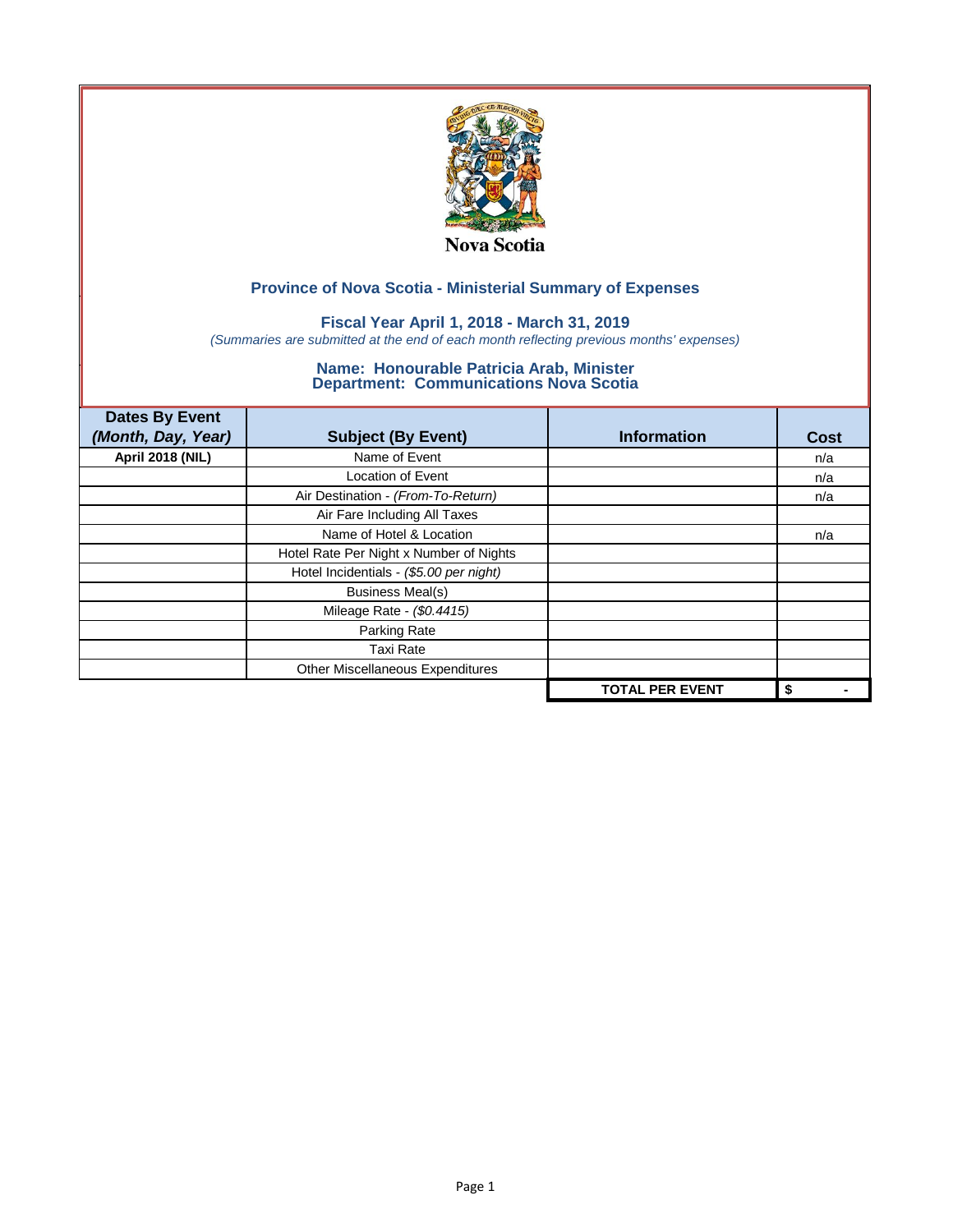

### **Fiscal Year April 1, 2018 - March 31, 2019**

*(Summaries are submitted at the end of each month reflecting previous months' expenses)*

| <b>Dates By Event</b><br>(Month, Day, Year) | <b>Subject (By Event)</b>               | <b>Information</b>     | Cost |
|---------------------------------------------|-----------------------------------------|------------------------|------|
| May 2018 (NIL)                              | Name of Event                           |                        | n/a  |
|                                             | <b>Location of Event</b>                |                        | n/a  |
|                                             | Air Destination - (From-To-Return)      |                        | n/a  |
|                                             | Air Fare Including All Taxes            |                        |      |
|                                             | Name of Hotel & Location                |                        | n/a  |
|                                             | Hotel Rate Per Night x Number of Nights |                        |      |
|                                             | Hotel Incidentials - (\$5.00 per night) |                        |      |
|                                             | <b>Business Meal(s)</b>                 |                        |      |
|                                             | Mileage Rate - (\$0.4415)               |                        |      |
|                                             | Parking Rate                            |                        |      |
|                                             | <b>Taxi Rate</b>                        |                        |      |
|                                             | Other Miscellaneous Expenditures        |                        |      |
|                                             |                                         | <b>TOTAL PER EVENT</b> | \$   |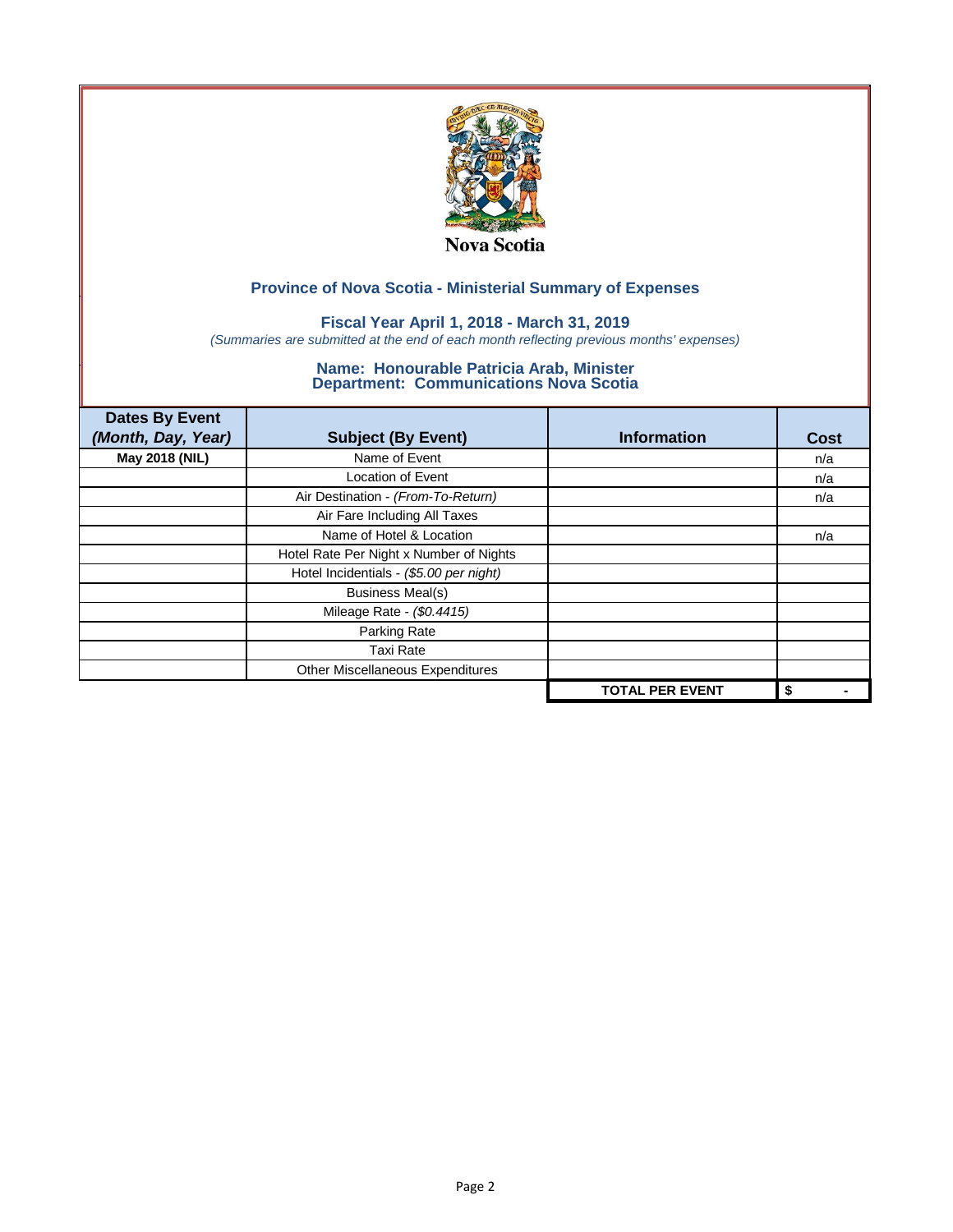

### **Fiscal Year April 1, 2018 - March 31, 2019**

*(Summaries are submitted at the end of each month reflecting previous months' expenses)*

| <b>Dates By Event</b><br>(Month, Day, Year) | <b>Subject (By Event)</b>               | <b>Information</b>     | <b>Cost</b> |
|---------------------------------------------|-----------------------------------------|------------------------|-------------|
| <b>June 2018 (NIL)</b>                      | Name of Event                           |                        | n/a         |
|                                             | <b>Location of Event</b>                |                        | n/a         |
|                                             | Air Destination - (From-To-Return)      |                        | n/a         |
|                                             | Air Fare Including All Taxes            |                        |             |
|                                             | Name of Hotel & Location                |                        | n/a         |
|                                             | Hotel Rate Per Night x Number of Nights |                        |             |
|                                             | Hotel Incidentials - (\$5.00 per night) |                        |             |
|                                             | <b>Business Meal(s)</b>                 |                        |             |
|                                             | Mileage Rate - (\$0.4415)               |                        |             |
|                                             | Parking Rate                            |                        |             |
|                                             | Taxi Rate                               |                        |             |
|                                             | Other Miscellaneous Expenditures        |                        |             |
|                                             |                                         | <b>TOTAL PER EVENT</b> | \$          |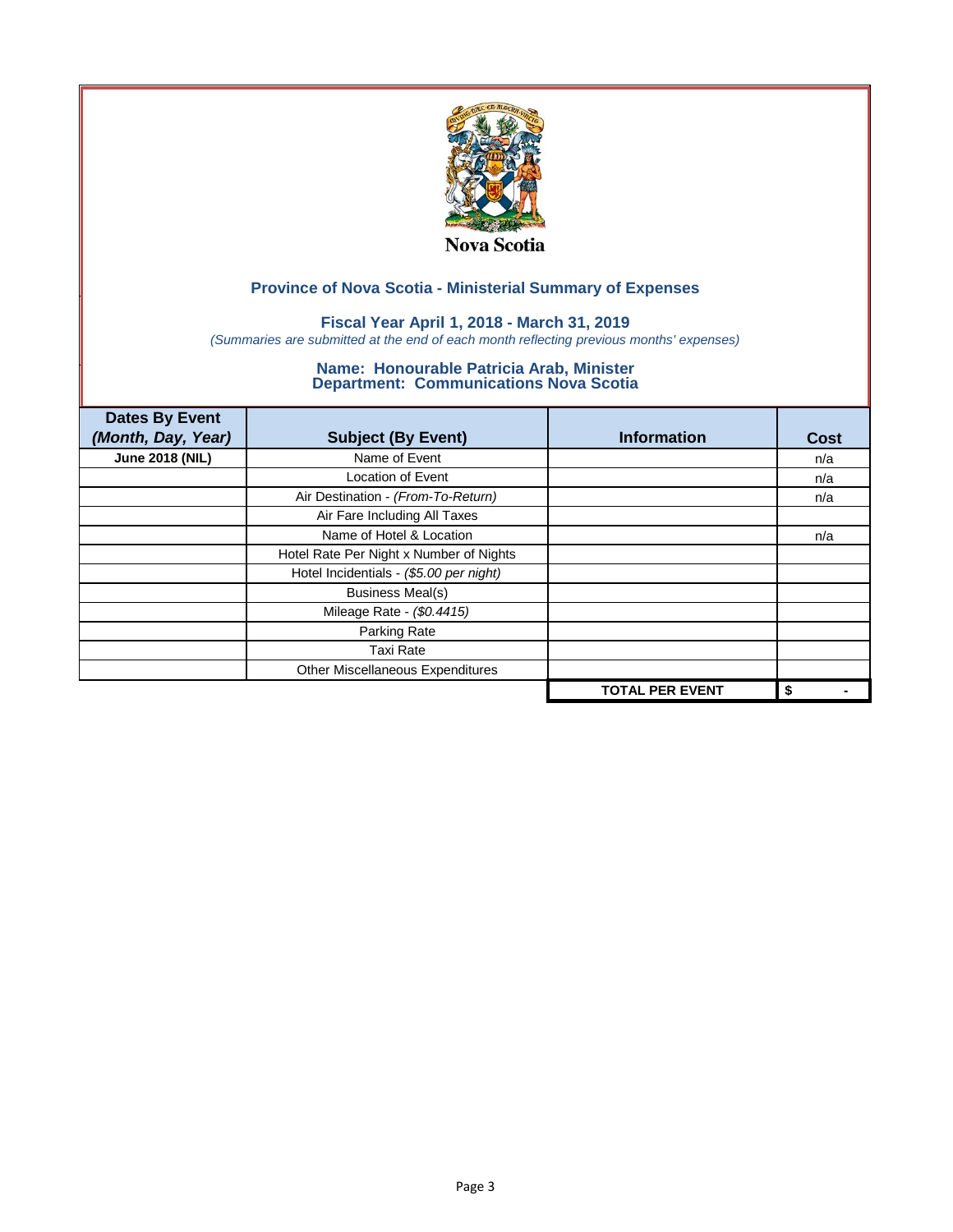

### **Fiscal Year April 1, 2018 - March 31, 2019**

*(Summaries are submitted at the end of each month reflecting previous months' expenses)*

| <b>Dates By Event</b><br>(Month, Day, Year) | <b>Subject (By Event)</b>               | <b>Information</b>     | Cost |
|---------------------------------------------|-----------------------------------------|------------------------|------|
| <b>July 2018 (NIL)</b>                      | Name of Event                           |                        | n/a  |
|                                             | <b>Location of Event</b>                |                        | n/a  |
|                                             | Air Destination - (From-To-Return)      |                        | n/a  |
|                                             | Air Fare Including All Taxes            |                        |      |
|                                             | Name of Hotel & Location                |                        | n/a  |
|                                             | Hotel Rate Per Night x Number of Nights |                        |      |
|                                             | Hotel Incidentials - (\$5.00 per night) |                        |      |
|                                             | <b>Business Meal(s)</b>                 |                        |      |
|                                             | Mileage Rate - (\$0.4415)               |                        |      |
|                                             | Parking Rate                            |                        |      |
|                                             | <b>Taxi Rate</b>                        |                        |      |
|                                             | Other Miscellaneous Expenditures        |                        |      |
|                                             |                                         | <b>TOTAL PER EVENT</b> | \$   |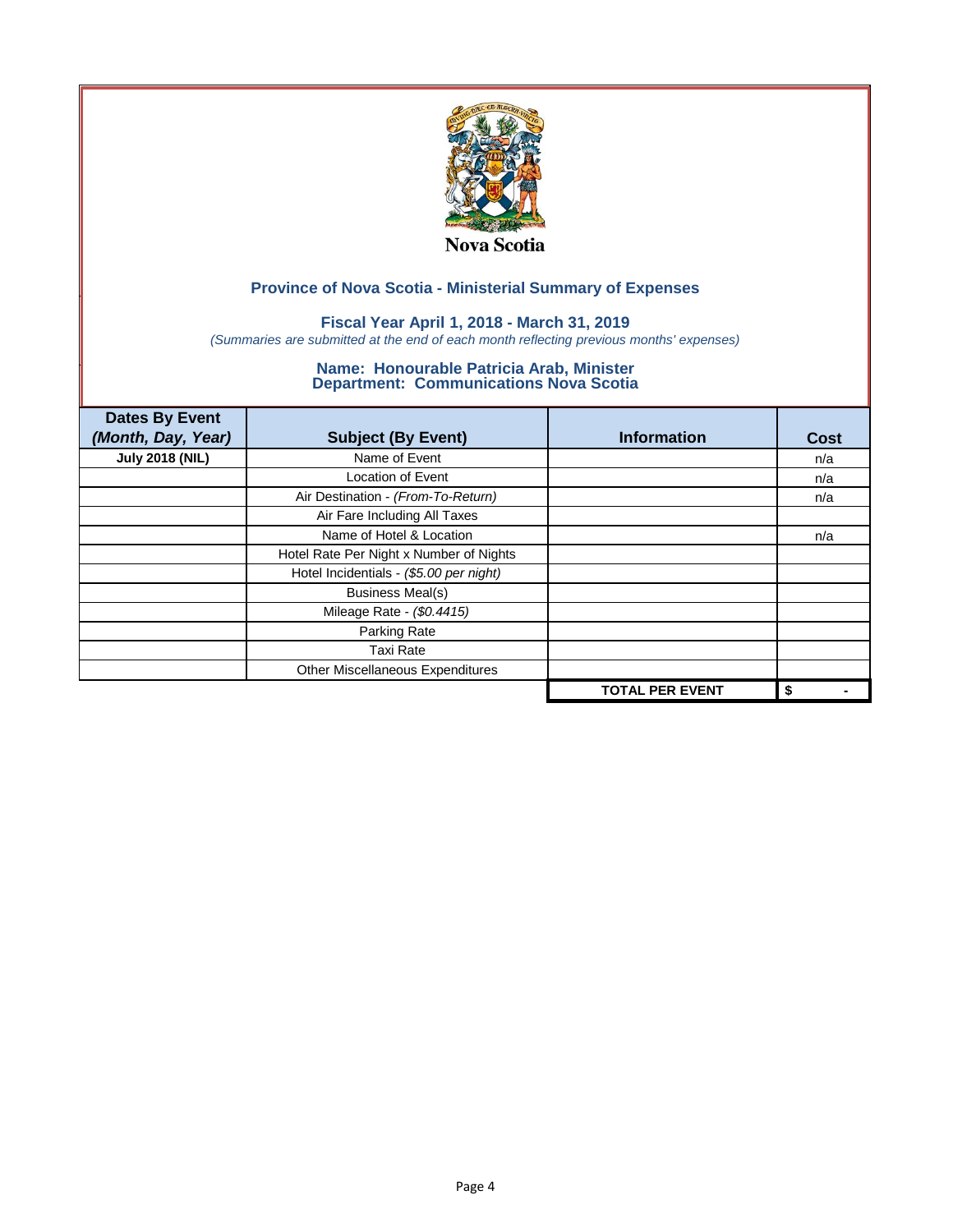

### **Fiscal Year April 1, 2018 - March 31, 2019**

*(Summaries are submitted at the end of each month reflecting previous months' expenses)*

| <b>Dates By Event</b><br>(Month, Day, Year) | <b>Subject (By Event)</b>               | <b>Information</b>     | <b>Cost</b> |
|---------------------------------------------|-----------------------------------------|------------------------|-------------|
| August 2018 (NIL)                           | Name of Event                           |                        | n/a         |
|                                             | <b>Location of Event</b>                |                        | n/a         |
|                                             | Air Destination - (From-To-Return)      |                        | n/a         |
|                                             | Air Fare Including All Taxes            |                        |             |
|                                             | Name of Hotel & Location                |                        | n/a         |
|                                             | Hotel Rate Per Night x Number of Nights |                        |             |
|                                             | Hotel Incidentials - (\$5.00 per night) |                        |             |
|                                             | <b>Business Meal(s)</b>                 |                        |             |
|                                             | Mileage Rate - (\$0.4415)               |                        |             |
|                                             | Parking Rate                            |                        |             |
|                                             | Taxi Rate                               |                        |             |
|                                             | Other Miscellaneous Expenditures        |                        |             |
|                                             |                                         | <b>TOTAL PER EVENT</b> | \$          |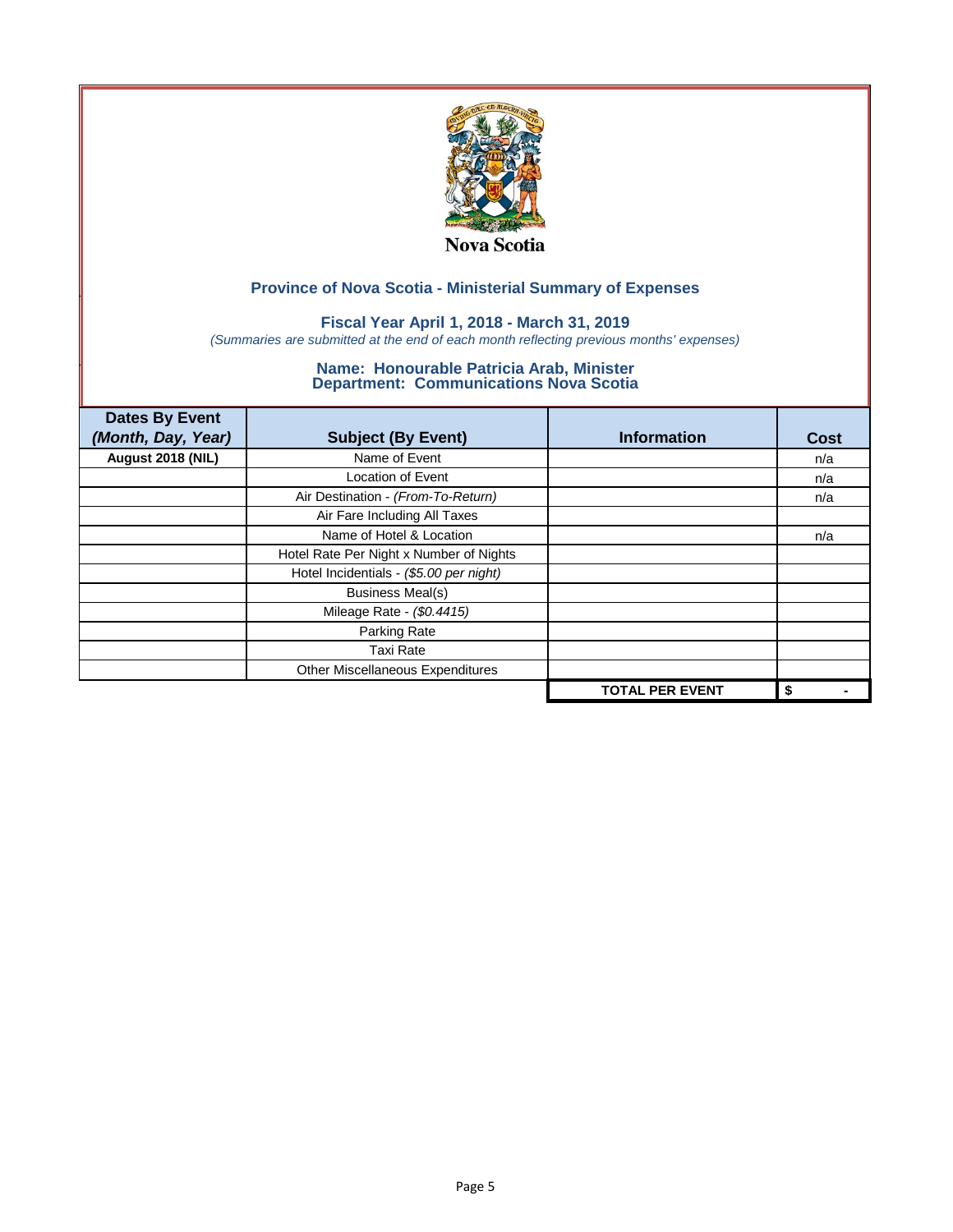

### **Fiscal Year April 1, 2018 - March 31, 2019**

*(Summaries are submitted at the end of each month reflecting previous months' expenses)*

| <b>Dates By Event</b><br>(Month, Day, Year) | <b>Subject (By Event)</b>               | <b>Information</b>     | <b>Cost</b> |
|---------------------------------------------|-----------------------------------------|------------------------|-------------|
| September 2018 (NIL)                        | Name of Event                           |                        | n/a         |
|                                             | <b>Location of Event</b>                |                        | n/a         |
|                                             | Air Destination - (From-To-Return)      |                        | n/a         |
|                                             | Air Fare Including All Taxes            |                        |             |
|                                             | Name of Hotel & Location                |                        | n/a         |
|                                             | Hotel Rate Per Night x Number of Nights |                        |             |
|                                             | Hotel Incidentials - (\$5.00 per night) |                        |             |
|                                             | <b>Business Meal(s)</b>                 |                        |             |
|                                             | Mileage Rate - (\$0.4415)               |                        |             |
|                                             | Parking Rate                            |                        |             |
|                                             | Taxi Rate                               |                        |             |
|                                             | Other Miscellaneous Expenditures        |                        |             |
|                                             |                                         | <b>TOTAL PER EVENT</b> | \$          |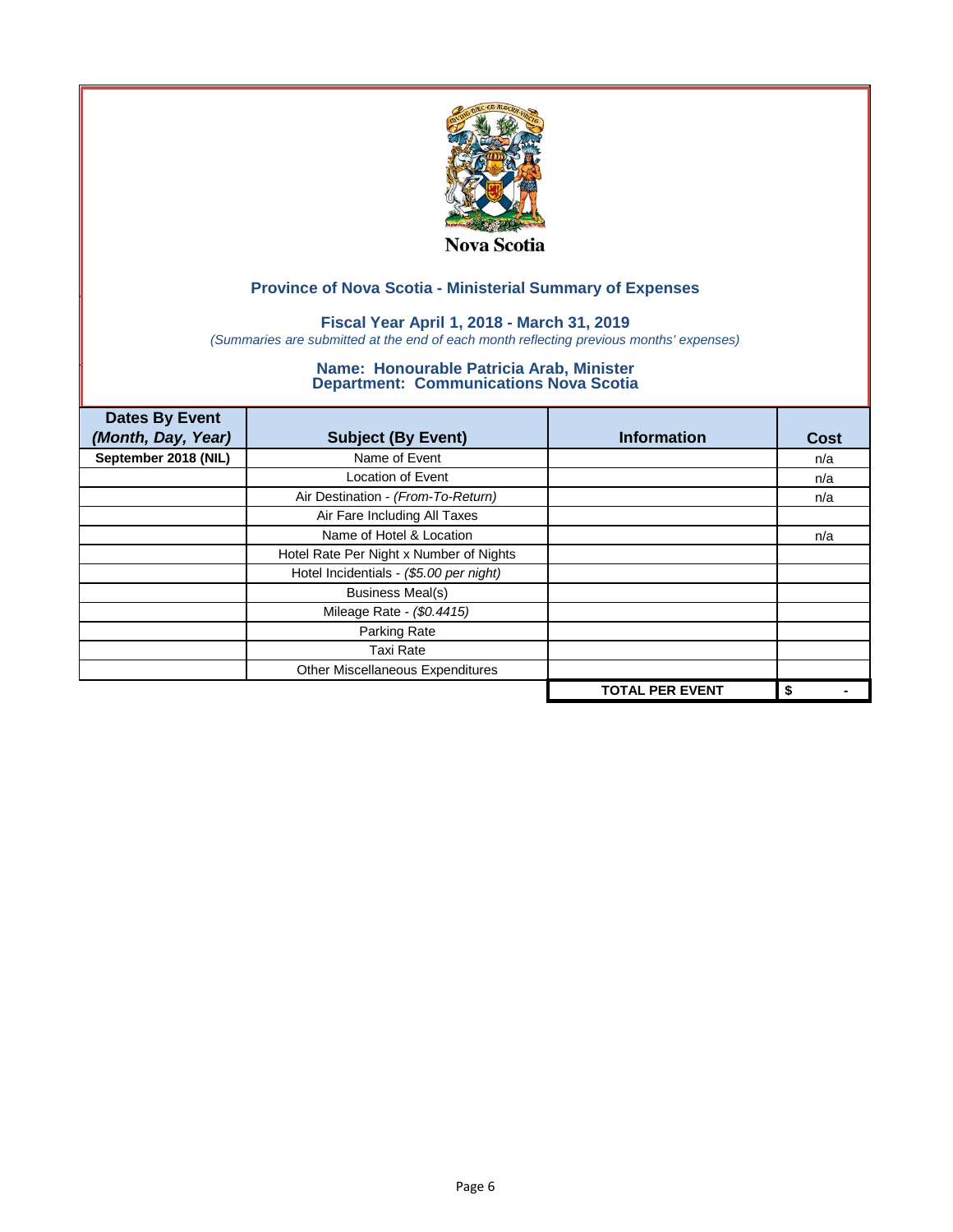

### **Fiscal Year April 1, 2018 - March 31, 2019**

*(Summaries are submitted at the end of each month reflecting previous months' expenses)*

| <b>Dates By Event</b><br>(Month, Day, Year) | <b>Subject (By Event)</b>               | <b>Information</b>     | <b>Cost</b> |
|---------------------------------------------|-----------------------------------------|------------------------|-------------|
| September 2018 (NIL)                        | Name of Event                           |                        | n/a         |
|                                             | <b>Location of Event</b>                |                        | n/a         |
|                                             | Air Destination - (From-To-Return)      |                        | n/a         |
|                                             | Air Fare Including All Taxes            |                        |             |
|                                             | Name of Hotel & Location                |                        | n/a         |
|                                             | Hotel Rate Per Night x Number of Nights |                        |             |
|                                             | Hotel Incidentials - (\$5.00 per night) |                        |             |
|                                             | <b>Business Meal(s)</b>                 |                        |             |
|                                             | Mileage Rate - (\$0.4415)               |                        |             |
|                                             | Parking Rate                            |                        |             |
|                                             | Taxi Rate                               |                        |             |
|                                             | Other Miscellaneous Expenditures        |                        |             |
|                                             |                                         | <b>TOTAL PER EVENT</b> | \$          |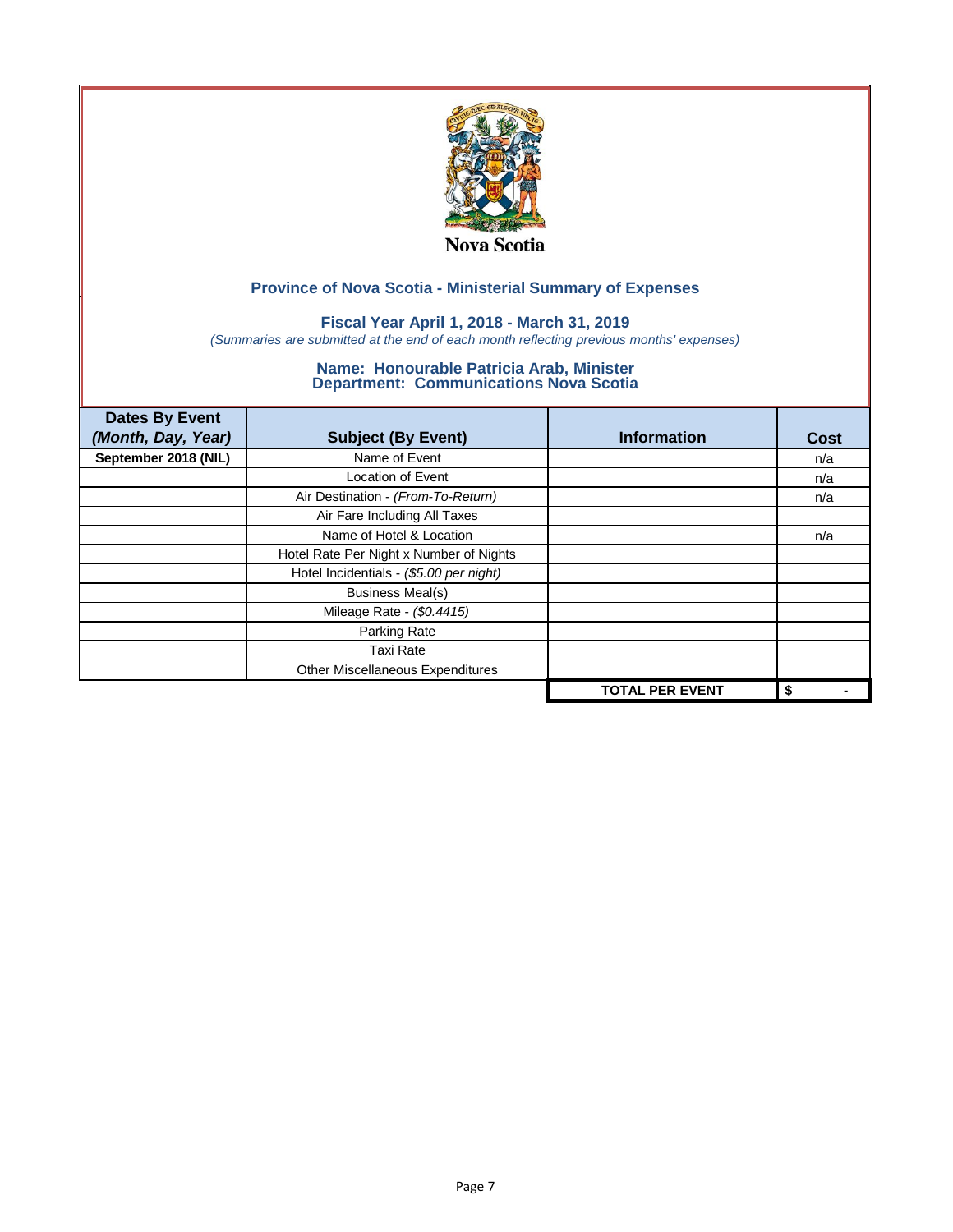

### **Fiscal Year April 1, 2018 - March 31, 2019**

*(Summaries are submitted at the end of each month reflecting previous months' expenses)*

| <b>Dates By Event</b><br>(Month, Day, Year) | <b>Subject (By Event)</b>               | <b>Information</b>     | <b>Cost</b> |
|---------------------------------------------|-----------------------------------------|------------------------|-------------|
| October 2018 (NIL)                          | Name of Event                           |                        | n/a         |
|                                             | <b>Location of Event</b>                |                        | n/a         |
|                                             | Air Destination - (From-To-Return)      |                        | n/a         |
|                                             | Air Fare Including All Taxes            |                        |             |
|                                             | Name of Hotel & Location                |                        | n/a         |
|                                             | Hotel Rate Per Night x Number of Nights |                        |             |
|                                             | Hotel Incidentials - (\$5.00 per night) |                        |             |
|                                             | <b>Business Meal(s)</b>                 |                        |             |
|                                             | Mileage Rate - (\$0.4415)               |                        |             |
|                                             | Parking Rate                            |                        |             |
|                                             | Taxi Rate                               |                        |             |
|                                             | Other Miscellaneous Expenditures        |                        |             |
|                                             |                                         | <b>TOTAL PER EVENT</b> | \$          |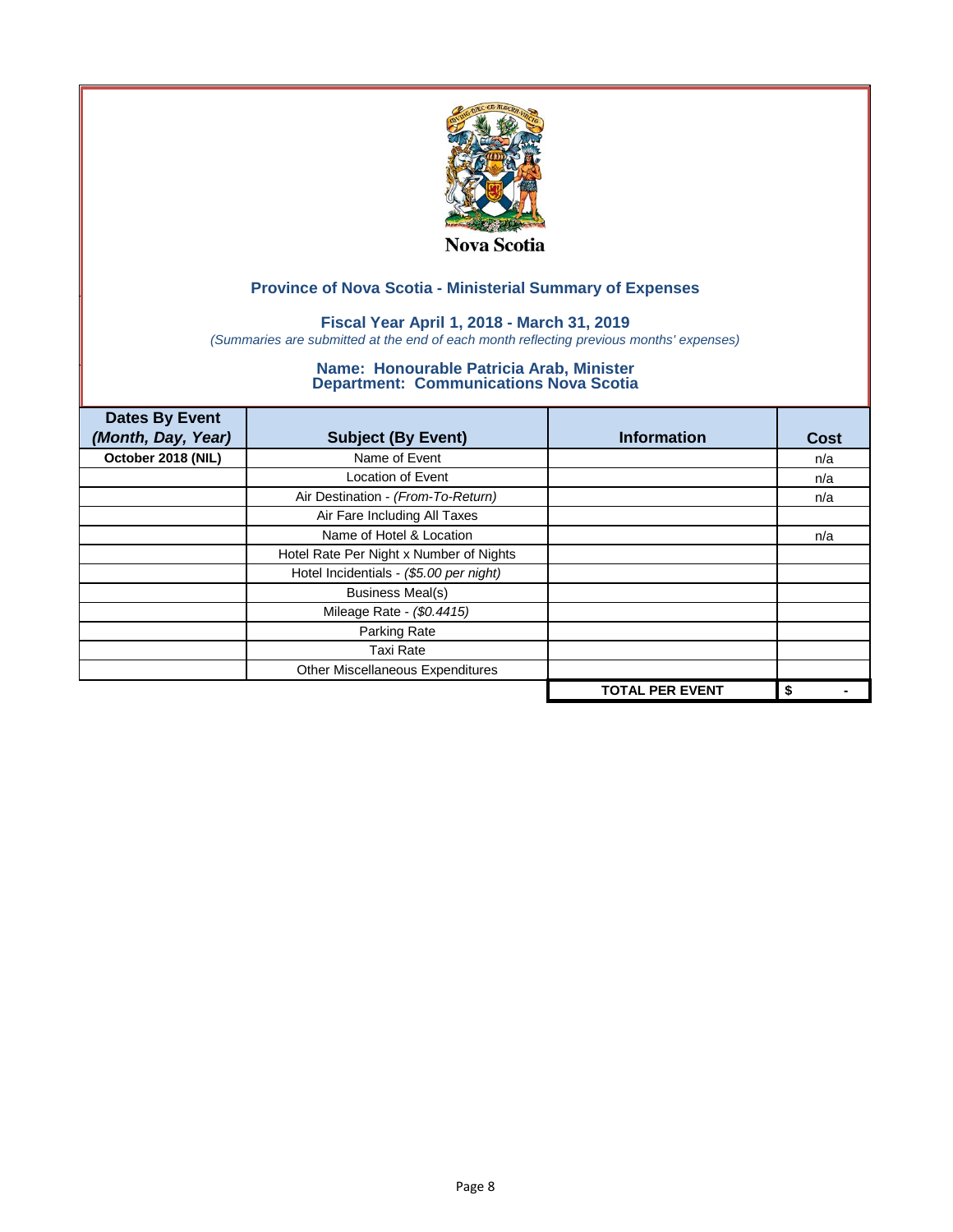

### **Fiscal Year April 1, 2018 - March 31, 2019**

*(Summaries are submitted at the end of each month reflecting previous months' expenses)*

| <b>Dates By Event</b><br>(Month, Day, Year) | <b>Subject (By Event)</b>               | <b>Information</b>     | <b>Cost</b> |
|---------------------------------------------|-----------------------------------------|------------------------|-------------|
| November 2018 (NIL)                         | Name of Event                           |                        | n/a         |
|                                             | <b>Location of Event</b>                |                        | n/a         |
|                                             | Air Destination - (From-To-Return)      |                        | n/a         |
|                                             | Air Fare Including All Taxes            |                        |             |
|                                             | Name of Hotel & Location                |                        | n/a         |
|                                             | Hotel Rate Per Night x Number of Nights |                        |             |
|                                             | Hotel Incidentials - (\$5.00 per night) |                        |             |
|                                             | <b>Business Meal(s)</b>                 |                        |             |
|                                             | Mileage Rate - (\$0.4415)               |                        |             |
|                                             | Parking Rate                            |                        |             |
|                                             | Taxi Rate                               |                        |             |
|                                             | Other Miscellaneous Expenditures        |                        |             |
|                                             |                                         | <b>TOTAL PER EVENT</b> | \$          |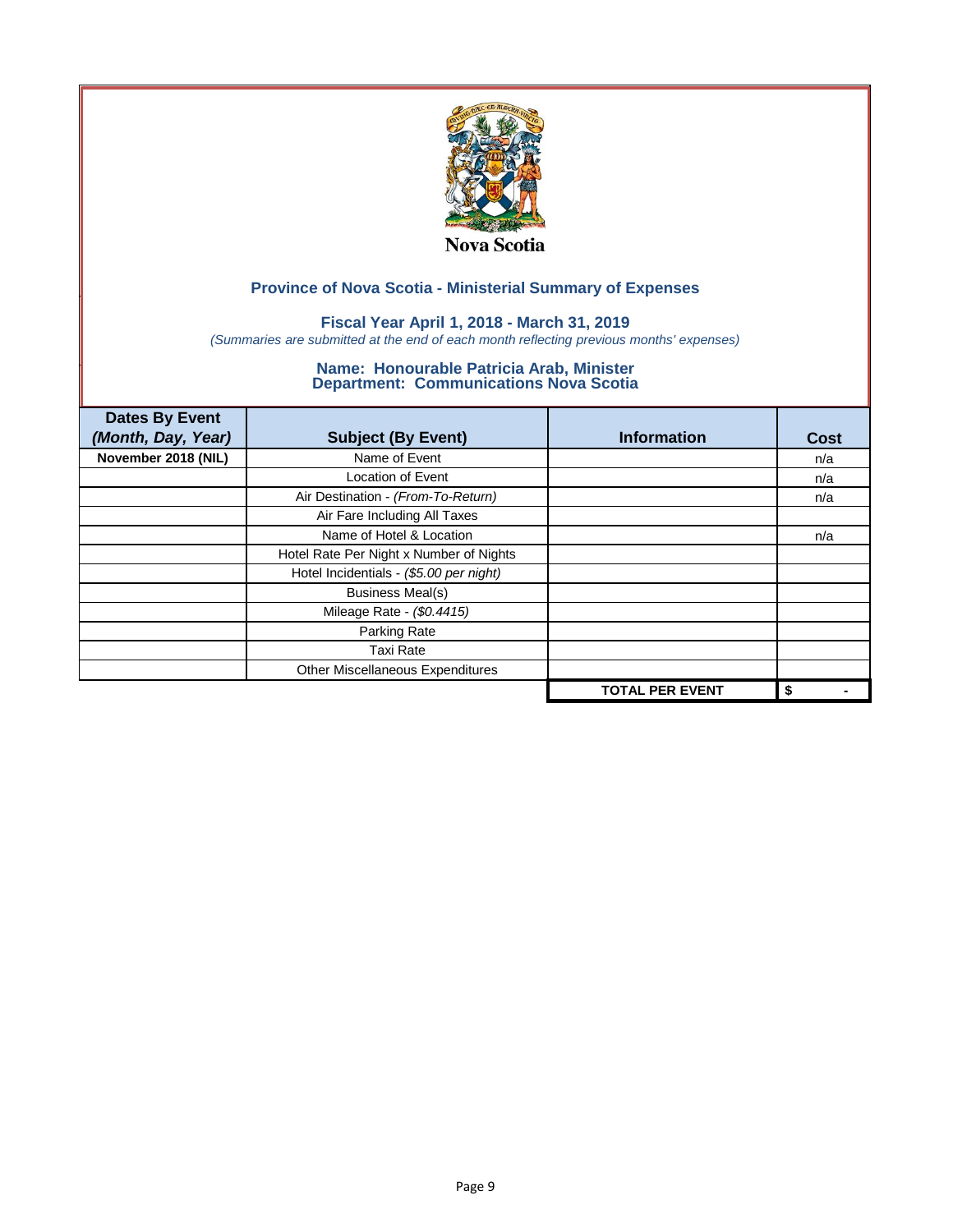

### **Fiscal Year April 1, 2018 - March 31, 2019**

*(Summaries are submitted at the end of each month reflecting previous months' expenses)*

| <b>Dates By Event</b><br>(Month, Day, Year) | <b>Subject (By Event)</b>               | <b>Information</b>     | <b>Cost</b> |
|---------------------------------------------|-----------------------------------------|------------------------|-------------|
| December 2018 (NIL)                         | Name of Event                           |                        | n/a         |
|                                             | <b>Location of Event</b>                |                        | n/a         |
|                                             | Air Destination - (From-To-Return)      |                        | n/a         |
|                                             | Air Fare Including All Taxes            |                        |             |
|                                             | Name of Hotel & Location                |                        | n/a         |
|                                             | Hotel Rate Per Night x Number of Nights |                        |             |
|                                             | Hotel Incidentials - (\$5.00 per night) |                        |             |
|                                             | <b>Business Meal(s)</b>                 |                        |             |
|                                             | Mileage Rate - (\$0.4415)               |                        |             |
|                                             | Parking Rate                            |                        |             |
|                                             | <b>Taxi Rate</b>                        |                        |             |
|                                             | Other Miscellaneous Expenditures        |                        |             |
|                                             |                                         | <b>TOTAL PER EVENT</b> | \$          |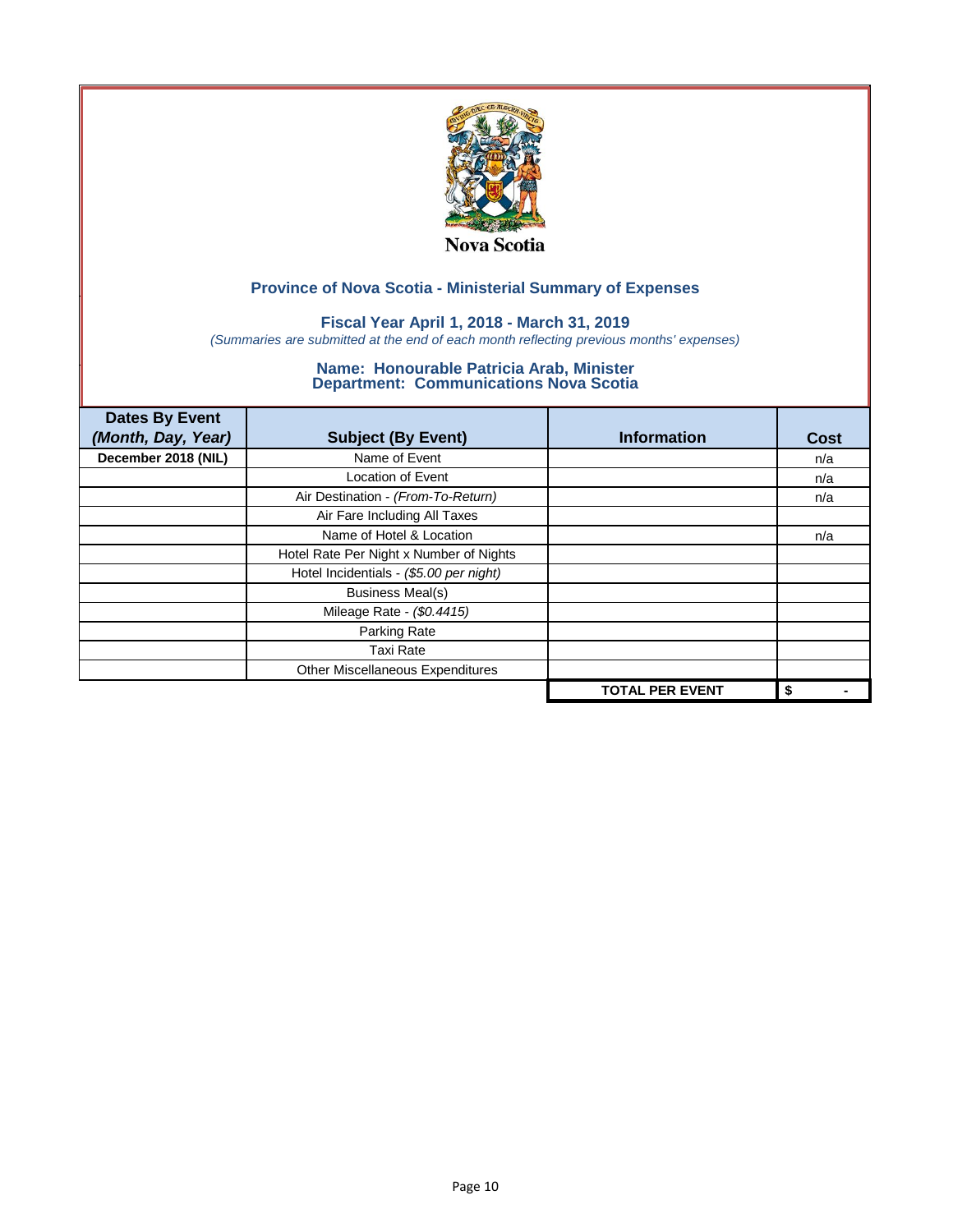

### **Fiscal Year April 1, 2018 - March 31, 2019**

*(Summaries are submitted at the end of each month reflecting previous months' expenses)*

| <b>Dates By Event</b><br>(Month, Day, Year) | <b>Subject (By Event)</b>               | <b>Information</b>     | <b>Cost</b> |
|---------------------------------------------|-----------------------------------------|------------------------|-------------|
| January 2019 (NIL)                          | Name of Event                           |                        | n/a         |
|                                             | <b>Location of Event</b>                |                        | n/a         |
|                                             | Air Destination - (From-To-Return)      |                        | n/a         |
|                                             | Air Fare Including All Taxes            |                        |             |
|                                             | Name of Hotel & Location                |                        | n/a         |
|                                             | Hotel Rate Per Night x Number of Nights |                        |             |
|                                             | Hotel Incidentials - (\$5.00 per night) |                        |             |
|                                             | <b>Business Meal(s)</b>                 |                        |             |
|                                             | Mileage Rate - (\$0.4415)               |                        |             |
|                                             | Parking Rate                            |                        |             |
|                                             | Taxi Rate                               |                        |             |
|                                             | Other Miscellaneous Expenditures        |                        |             |
|                                             |                                         | <b>TOTAL PER EVENT</b> | \$          |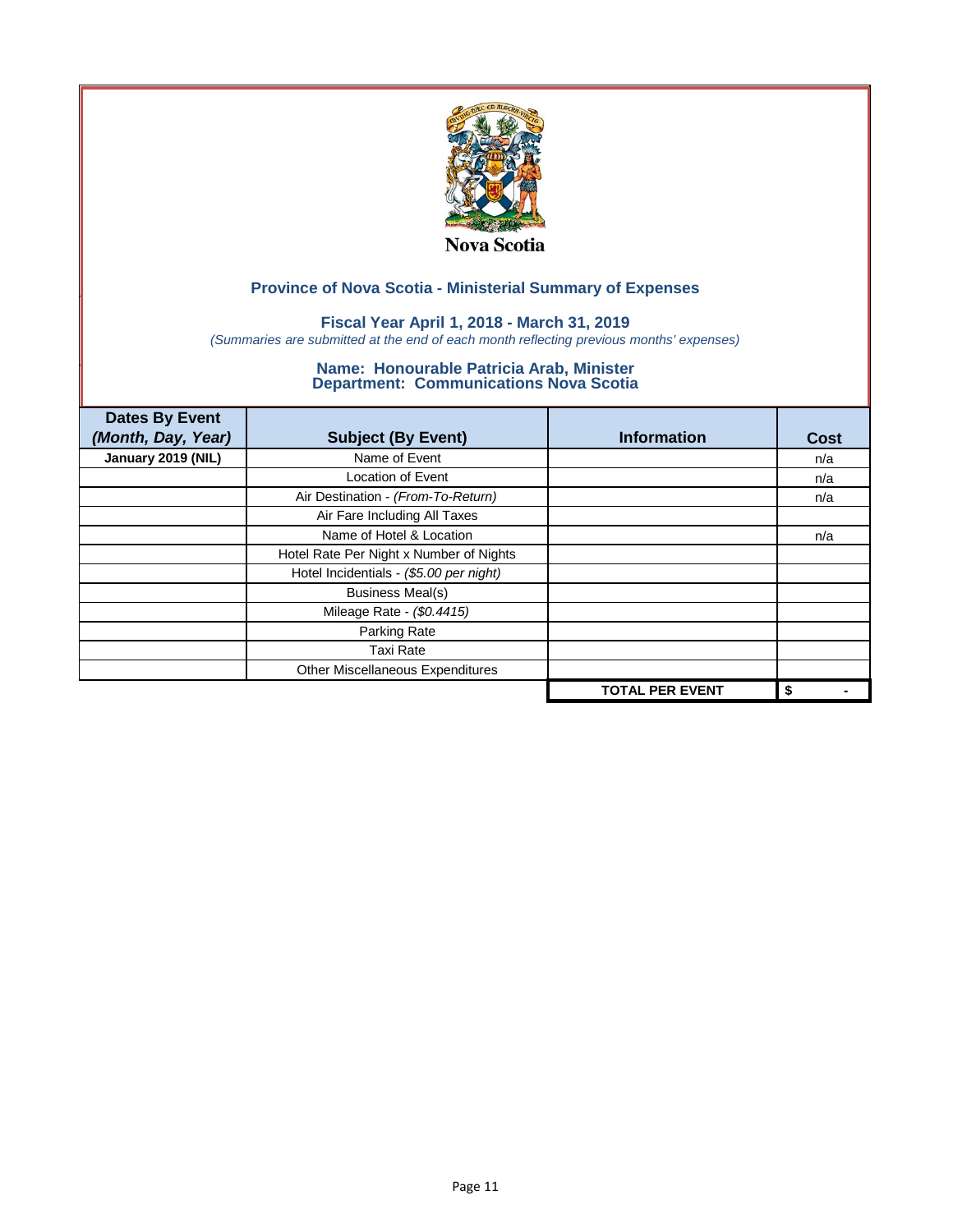

### **Fiscal Year April 1, 2018 - March 31, 2019**

*(Summaries are submitted at the end of each month reflecting previous months' expenses)*

| <b>Dates By Event</b><br>(Month, Day, Year) | <b>Subject (By Event)</b>               | <b>Information</b>     | <b>Cost</b> |
|---------------------------------------------|-----------------------------------------|------------------------|-------------|
| February 2019 (NIL)                         | Name of Event                           |                        | n/a         |
|                                             | <b>Location of Event</b>                |                        | n/a         |
|                                             | Air Destination - (From-To-Return)      |                        | n/a         |
|                                             | Air Fare Including All Taxes            |                        |             |
|                                             | Name of Hotel & Location                |                        | n/a         |
|                                             | Hotel Rate Per Night x Number of Nights |                        |             |
|                                             | Hotel Incidentials - (\$5.00 per night) |                        |             |
|                                             | <b>Business Meal(s)</b>                 |                        |             |
|                                             | Mileage Rate - (\$0.4415)               |                        |             |
|                                             | Parking Rate                            |                        |             |
|                                             | Taxi Rate                               |                        |             |
|                                             | Other Miscellaneous Expenditures        |                        |             |
|                                             |                                         | <b>TOTAL PER EVENT</b> | \$          |